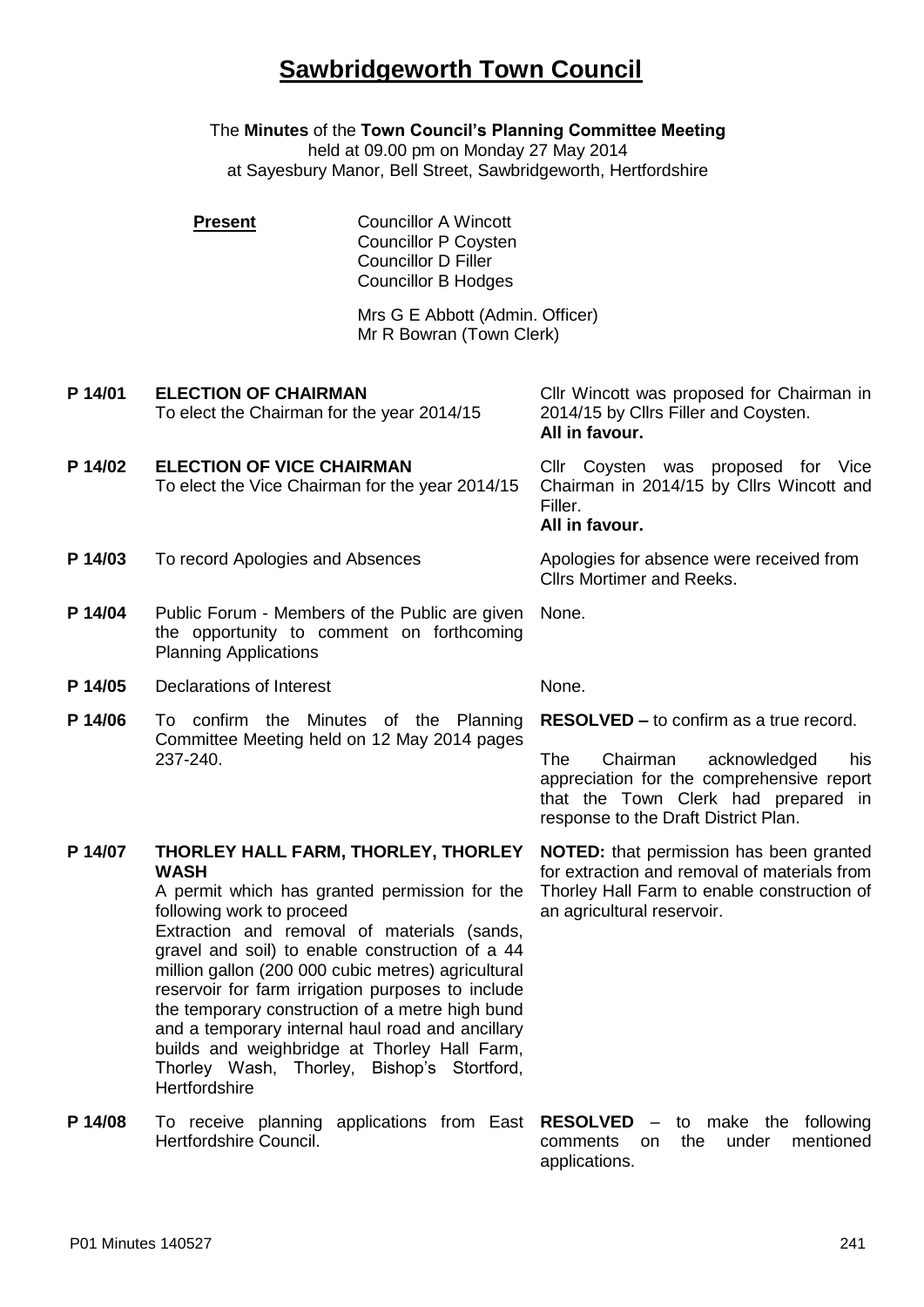#### **3/14/0671/AD/FM: 08/05/14 78 London Road**

2no externally illuminated facia signs, 1no non illuminated facia sign and 1no externally illuminated projecting sign – Mr Hasan Akdogan

#### **3/14/0732/FP/SE: 08/05/14**

#### **Land to rear of, The Forebury Substation, The Forebury**

Erect new detached four bedroom dwelling with associated garage and parking (amended scheme) – Rambledale Ltd

# **3/14/0759/FP/NM: 12/05/14**

# **23 West Road**

Single storey rear extension and insertion of The Council has **NO OBJECTION.** dormer windows to the front and rear – Ms Vicky Andrews

#### **3/14/0791/FP/SE: 14/05/14 16 Station Road**

Sub-division of Public House to create 1no. 2 The Council has **NO OBJECTION.** bedroomed dwelling and 1no. 3 bedroomed dwelling – Mr James Croke

# **3/14/0792/LB/SE: 14/05/14**

# **16 Station Road**

Sub-division of Public House to create 1no. 2 bedroomed dwelling and 1no. 3 bedroomed dwelling, demolition of 2no outbuildings. Internal changes to include removal and replacement of doors and partitions, insertion of new staircase and widening of windows to rear – Mr James Croke

# **3/14/0821/FP/FM: 15/05/14**

# **The Leventhorpe School, Cambridge Road**

Demolition of single storey building, containing redundant changing room facilities and classroom including adjacent shed. Replacement by two storey classroom block – Mrs Susan Miller (Leventhorpe School)

# **3/14/0844/FP/HI: 19/05/14**

# **The Rivers Hospital, High Wych Road**

Additional car park to create 44no. new car parking spaces including 8no. 5 metre light columns and footpath link to main road – Ramsay Health Care UK Ltd

# **Mandeville Primary School, West Road**

Installation of a single modular classroom for a temporary period of seven years, relocation of timber structure, additional hard play and 2 new car parking spaces

The Town Council **OBJECTS** to this proposal. Referring to policy **BH15 (a), (b), (c) and (d) Advertisements in Conservation Areas.** The Committee feels that the style and impact of the illuminated signage on the surrounding area does not make a positive contribution to the character or appearance of the Conservation Area.

The Council has **NO OBJECTION.**

**NO COMMENT.** The Town Council do not

have the relevant expertise to make a

comment on this application.

The Council has **NO OBJECTION.**

The Town Council has **NO OBJECTION.**  The Committee draws the Case Officer's attention to the close proximity of residential dwellings and request that a condition be applied that the lights are turned off from midnight to 0600 hours in line with surrounding area.

**NOTED:** the Town Council has no comment.